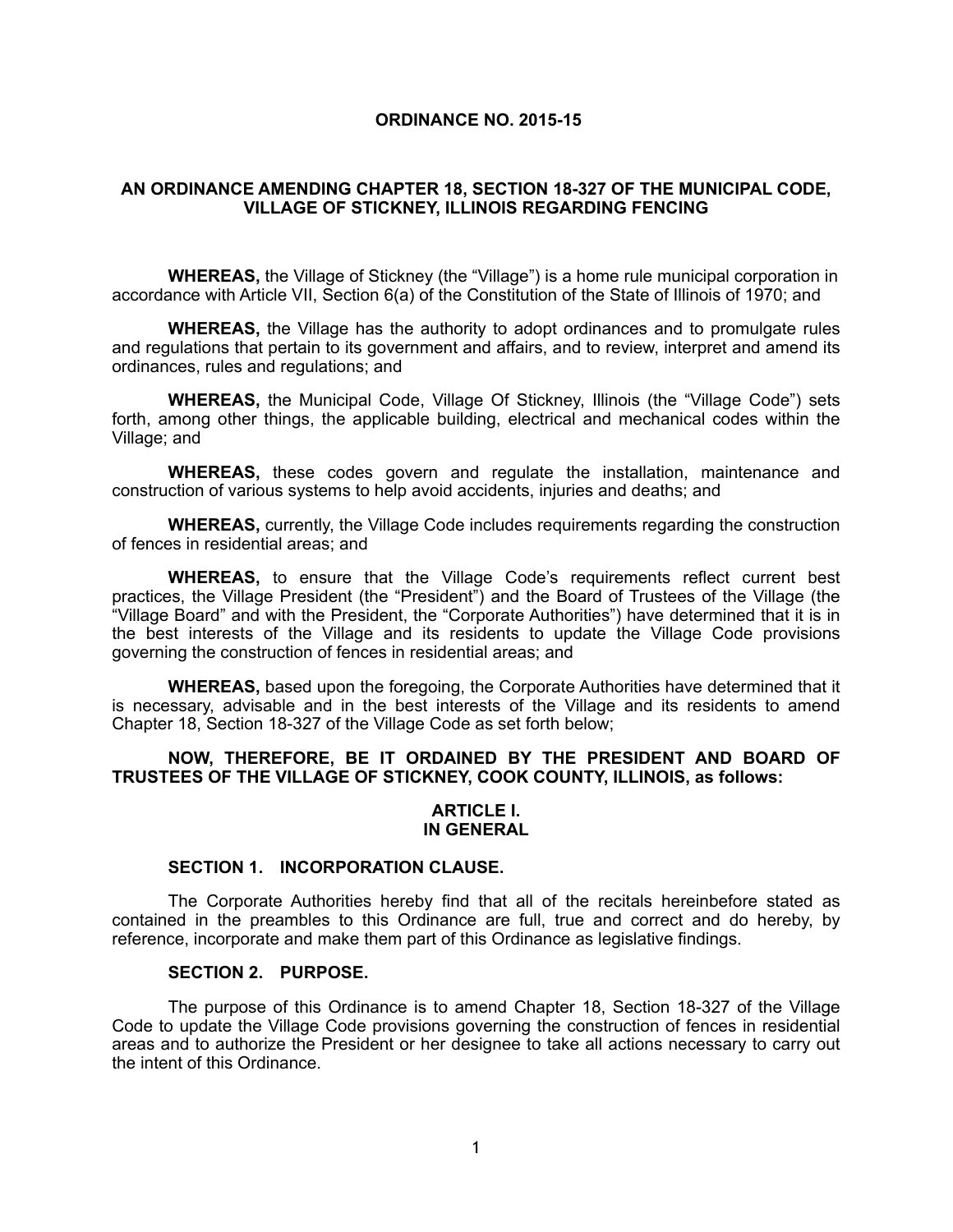# **ARTICLE II.**

# **AMENDMENT OF CHAPTER 18, SECTION 18-327 OF THE MUNICIPAL CODE, VILLAGE OF STICKNEY, ILLINOIS**

### **SECTION 3.0. AMENDMENT OF CHAPTER 18, SECTION 18-327.**

That the Village Code is hereby amended, notwithstanding any provision, ordinance, resolution or Village Code section to the contrary, by amending Chapter 18, Section 18-327, which Section shall be amended as follows:

(a) A residence district zoning lot may have a fence in the rear yard, or as otherwise allowed by this chapter, constructed of open chain-link, solid decorative wood, cedar poles, painted or stained wood pickets or ornamental iron. The finished surface of the fence must face toward adjoining property or street frontage. All posts for any fence must be on the owner's side of the fence. No fence shall have any sharp, dangerous or impaling members. No second fence shall be attached, connected, otherwise affixed or installed parallel to an existing fence at the same lot line.

(b) In a residence district, a fence constructed of stone, brick or masonry may be erected to a height not to exceed 42 inches. However, all stone, brick or masonry fences must be erected on a four-foot deep foundation of concrete so as to prevent movement by frost.

(c)

(1) In a residence district, the below-ground depth of the all posts for all other fences construction (wood, metal and the like) shall be one-half of the above-ground height of the fence, as follows: a minimum depth of 36 inches for our climatic conditions.

| $\vartheta$             | $\frac{48}{5}$ | $\pmb{8}$ |
|-------------------------|----------------|-----------|
| $\overline{4}$          | 24             | $\pmb{8}$ |
| $\overline{5}$          | $\frac{30}{2}$ | $\pmb{8}$ |
| $\boldsymbol{\uptheta}$ | 36             | 8         |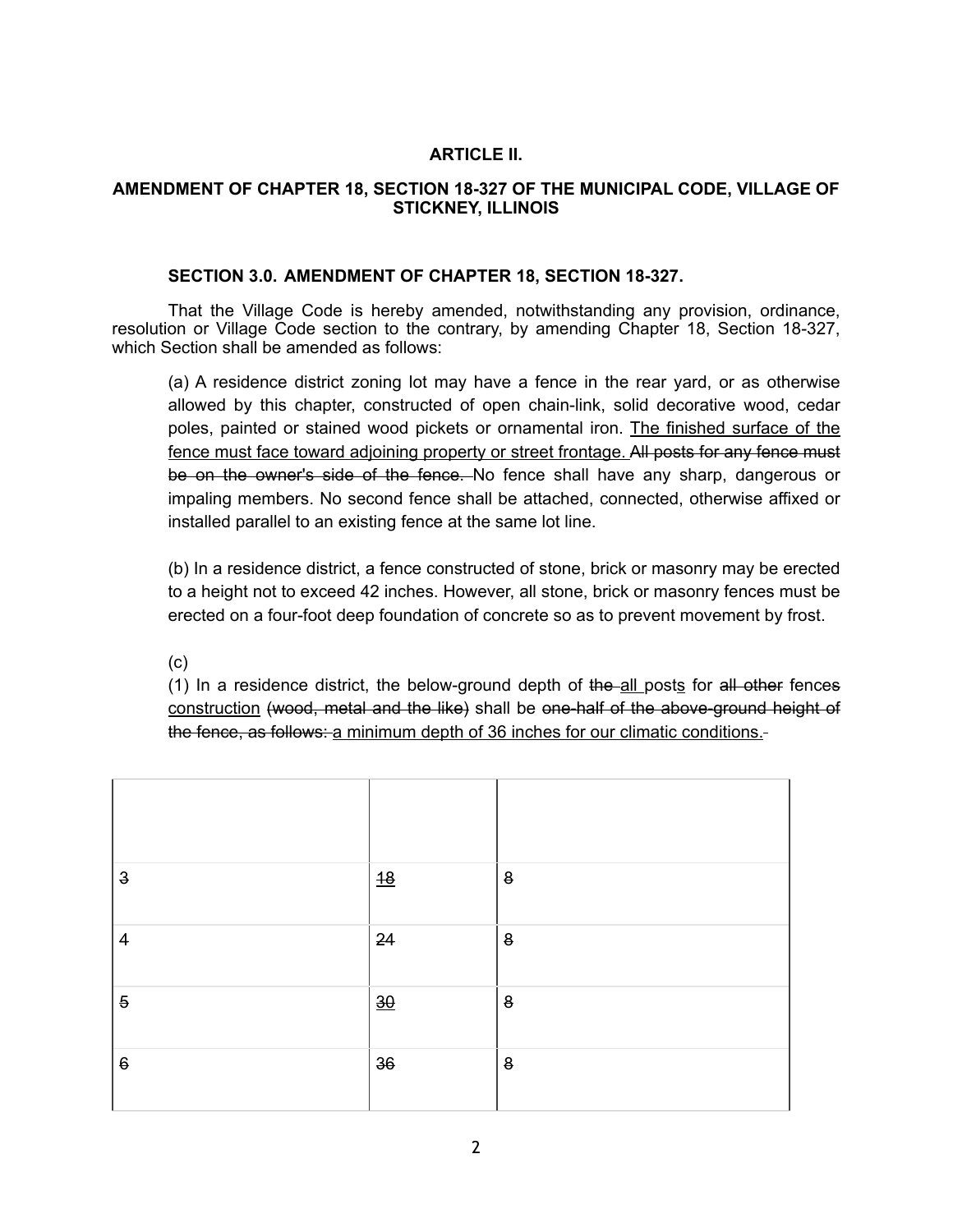| Above Ground | <b>Depth</b> | Diameter of Hole |
|--------------|--------------|------------------|
| (H.)         | $im.$        | (m.)             |

(2) Before Cconcrete shall be placed in each post hole, an inspection to confirm depth shall be performed by the Village Inspector and a minimum 24 hours notice shall be given for any and all inspections required and approved by the Village to the depth of the sunken post.

# **SECTION 3.1. OTHER ACTIONS AUTHORIZED.**

The officers, employees and/or agents of the Village shall take all action necessary or reasonably required to carry out, give effect to and consummate the amendments contemplated by this Ordinance and shall take all action necessary in conformity therewith. The officers, employees and/or agents of the Village are specifically authorized and directed to draft and disseminate any and all necessary forms or notices to be utilized in connection with the intent of this Ordinance.

#### **ARTICLE III. HEADINGS, SAVINGS CLAUSES, PUBLICATION, EFFECTIVE DATE**

### **SECTION 4. HEADINGS.**

The headings of the articles, sections, paragraphs and subparagraphs of this Ordinance are inserted solely for the convenience of reference and form no substantive part of this Ordinance nor should they be used in any interpretation or construction of any substantive provision of this Ordinance.

## **SECTION 5. SEVERABILITY.**

The provisions of this Ordinance are hereby declared to be severable and should any provision of this Ordinance be determined to be in conflict with any law, statute or regulation by a court of competent jurisdiction, said provision shall be excluded and deemed inoperative, unenforceable and as though not provided for herein and all other provisions shall remain unaffected, unimpaired, valid and in full force and effect.

#### **SECTION 6. SUPERSEDER.**

All code provisions, ordinances, resolutions, rules and orders, or parts thereof, in conflict herewith are, to the extent of such conflict, hereby superseded.

#### **SECTION 7. PUBLICATION.**

A full, true and complete copy of this Ordinance shall be published in pamphlet form or in a newspaper published and of general circulation within the Village as provided by the Illinois Municipal Code, as amended.

# **SECTION 8. EFFECTIVE DATE.**